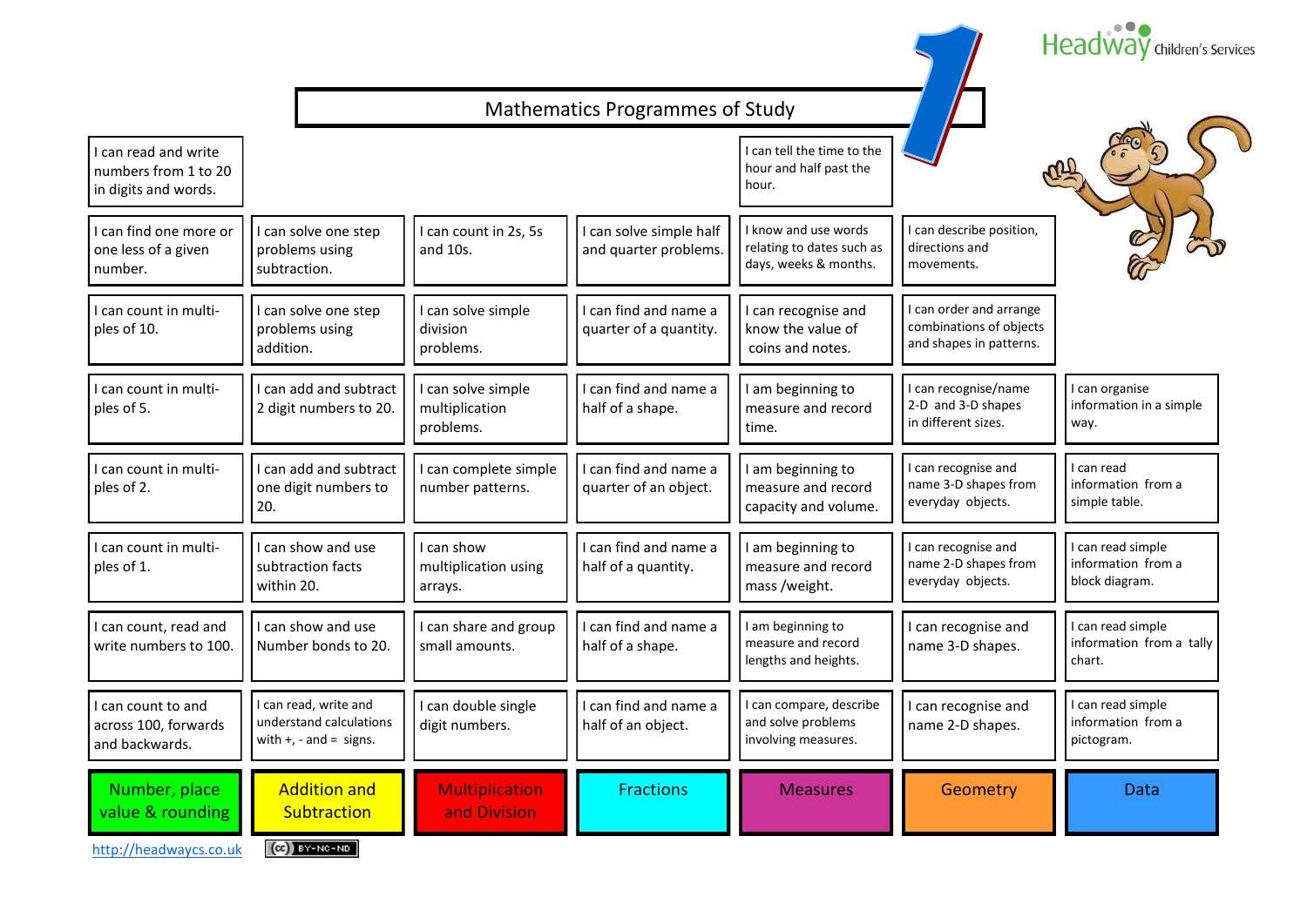





## Mathematics Programmes of Study

| $\beta$                                                                   | Mathematics Programmes of Study<br>I can organise informa-                     |                                                                            |                                                                      |                                                                       |                                                                                          |                                                                                   |  |  |
|---------------------------------------------------------------------------|--------------------------------------------------------------------------------|----------------------------------------------------------------------------|----------------------------------------------------------------------|-----------------------------------------------------------------------|------------------------------------------------------------------------------------------|-----------------------------------------------------------------------------------|--|--|
| <b>ID</b> I can use place<br>value and number facts<br>to solve problems. | I can recognise and use<br>inverse relationships<br>between $+$ and $-$ .      | I can solve 1 step<br>problems involving mul-<br>tiplication and division. |                                                                      | I can tell and write the<br>time to the nearest 5<br>minutes.         |                                                                                          | tion using 'many-to-one'<br>in pictograms using sim-<br>ple ratios (2,5 and 10).  |  |  |
| I can read and write<br>numbers to at least 100<br>in numerals and words. | I can show that addition<br>can be done in any order<br>and subtraction can't. | I know that of 1 number<br>by an other can not be<br>done in any order.    | I can solve simple<br>problems involving<br>fractions.               | can compare and<br>sequence intervals of<br>time.                     | I can use mathematical<br>vocabulary to describe<br>position, direction and<br>movement. | I can ask and answer<br>questions when compar-<br>ing categorical data.           |  |  |
| I can use the <, > and<br>$=$ signs.                                      | I can add and subtract 2<br>digit numbers and 10s<br>and 2, 2 digit numbers.   | can show that X of 2<br>numbers can be done<br>in any order.               | I can count in frac-<br>tions up to 10 starting<br>from any number.  | I can solve simple<br>problems in a practi-<br>cal context for money. | I can order and ar-<br>range combinations of<br>objects in patterns.                     | I can ask and answer<br>questions about<br>totalling.                             |  |  |
| I can compare and<br>order numbers from 0<br>up to 100.                   | I can add and subtract<br>a 2 digit number and<br>ones and tens.               | can recognise and use<br>inverse relationships<br>between X and division.  | I can write simple<br>fractions and recog-<br>nise equivalence.      | I can recognise and<br>use symbols for<br>pounds and pence.           | I can compare and sort<br>common 2-D and 3-D<br>shapes.                                  | I can ask and answer<br>simple questions by<br>sorting categories by<br>quantity. |  |  |
| I can identify,<br>represent and<br>estimate numbers.                     | I can recall and use +<br>and $-$ facts to 20 and<br>use number facts to 100.  | I can calculate<br>mathematical<br>statements for division.                | I can recognise, find,<br>name and write<br>fractions of a quantity. | I can read relevant<br>scales to the nearest<br>numbered unit.        | I can identify 2-D shapes<br>on the surface of 3-D<br>shape.                             | I can interpret and<br>construct simple<br>tables.                                |  |  |
| I know the place value<br>of each digit in a 2<br>digit number.           | I can apply written<br>strategies to<br>problems.                              | I can calculate<br>mathematical<br>statements for X.                       | I can find, name and<br>write fractions of a set<br>of objects.      | I can compare and<br>order length, mass,<br>volume/capacity.          | I can identify and de-<br>scribe the properties<br>of 3-D shapes.                        | I can interpret and<br>construct simple<br>block diagrams.                        |  |  |
| I can count forwards<br>and backwards in tens<br>from any number,         | I can apply mental<br>strategies to<br>problems.                               | can recognise odd<br>and even numbers.                                     | I can recognise, find,<br>name and write<br>fractions of a shape.    | can use different<br>equipment to measure<br>accurately.              | I can identify lines of<br>symmetry in 2-D<br>shapes.                                    | I can interpret and<br>construct simple<br>tally charts.                          |  |  |
| I can count in steps of<br>2,3 and 5 from 0.                              | I can solve simple one<br>step problems with<br>addition and subtrac-          | can recall and use X<br>and $\div$ facts for the 2, 5<br>and 10 X tables.  | I can recognise, find,<br>name and write<br>fractions of a length.   | I use the correct stan-<br>dard units to estimate<br>and measure.     | I can identify and de-<br>scribe the properties<br>of 2-D shapes.                        | I can interpret and<br>construct simple<br>pictograms.                            |  |  |
| Number, place<br>value & rounding                                         | <b>Addition and</b><br>Subtraction                                             | <b>Multiplication</b><br>and Division                                      | <b>Fractions</b>                                                     | <b>Measures</b>                                                       | Geometry                                                                                 | <b>Data</b>                                                                       |  |  |
| http://headwaycs.co.uk                                                    | $(G)$ BY-NC-ND                                                                 |                                                                            |                                                                      |                                                                       |                                                                                          |                                                                                   |  |  |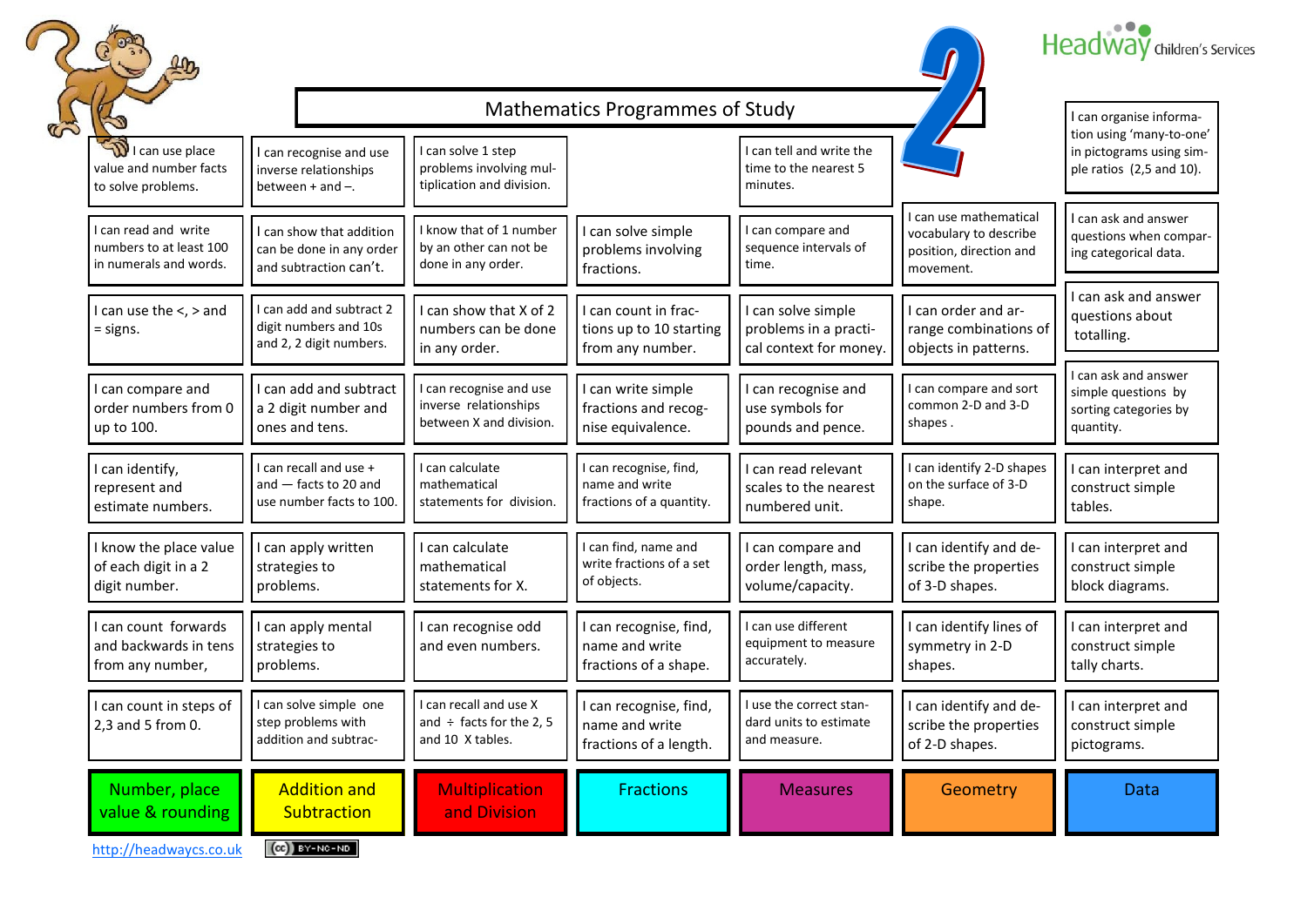| <b>Mathematics Programmes of Study</b><br>I can solve missing num-<br>I can compare durations<br>I can solve number<br>I can solve problems<br>I can solve missing<br>ber problems using mul-<br>of events.<br>I can interpret<br>number problems for<br>that involve fractions.<br>problems and practi-<br>tiplication and division.<br>data presented<br>cal problems.<br>$+$ and $-$ .<br>I can identify horizontal,<br>in many contexts.<br>vertical, perpendicular and<br>I know the number of sec-<br>parallel lines in relation to<br>onds in a minute and the<br>I can solve problems<br>I can compare and order<br>I can read and write<br>I can solve word prob-<br>other lines.<br>number of days in each<br>numbers to at least 1000<br>using multiplication and<br>fractions with the same<br>I can use simple scales<br>lems for $+$ and $-$ .<br>month, year and leap year.<br>in numerals and words.<br>division.<br>denominator.<br>(e.g. 2,5,10 units per cm)<br>I can indentify whether<br>in pictograms and bar<br>angles are greater than or<br>I can recognise and write<br>I can estimate the an-<br>charts.<br>I can use efficient writ-<br>less than a right angle.<br>I can identify, represent<br>I can + and - fractions<br>the Roman numerals from I<br>swer to a calculation and<br>to XII.<br>and estimate numbers in<br>ten methods to X a 2<br>with the same denomi-<br>use inverse operations<br>different contexts.<br>digit and 1 digit number.<br>nator within 1 whole.<br>I can solve two step<br>to check answers.<br>I know that 2 right angles<br>problems such as<br>I can tell and write the time<br>make a half turn, 3 make<br>from an analogue clock and<br>3/4 of a turn and 4 make a<br>'How many more?<br>I can - numbers with up<br>I can use mental strate-<br>I can compare and<br>I can recognise and<br>24 hour clock.<br>complete turn.<br>How many fewer?'<br>to 3 digits using an effi-<br>gies to multiply a 2 digit<br>order number ups to<br>show, using diagrams,<br>cient written method.<br>number by a 1 digit.<br>equivalent fractions.<br>1000.<br>I can identify right<br>I can + and - amounts of<br>I can solve one step<br>angles.<br>money to give change using<br>problems such as<br>I can recognise the place<br>I can + numbers with up<br>I can calculate mathe-<br>I can recognise and use<br>£ and p.<br>value of each digit in a 3<br>to 3 digits using an effi-<br>fractions as numbers.<br>'How many more?<br>matical statements for X<br>I can recognise angles as a<br>digit number.<br>cient written method.<br>and ÷ facts that I know.<br>$1/4 + 3/4 = 1$<br>How many fewer?'<br>property of shapes and<br>I can measure the perime-<br>associate angles with<br>ter of simple 2-D shapes.<br>turning.<br>I can + and-numbers<br>I can recognise, find and<br>I can recall and use X<br>I can find 10 or 100<br>I can interpret and<br>write fractions for a set<br>mentally - '3 digit num-<br>and $\div$ facts for the 8<br>more or less than a<br>present data using<br>I can measure, compare,<br>I can recognise and de-<br>ber and hundreds'.<br>of objects.<br>given number.<br>times tables.<br>tables.<br>add and subtract volume/<br>scribe 3-D shapes in<br>capacity (I/ml).<br>different orientations.<br>I can add and subtract<br>I know that tenths arise<br>I can count from 0 in<br>can recall and use X<br>I can interpret and<br>from dividing an object<br>numbers mentally - '3<br>I can measure, compare,<br>and $\div$ facts for the 4<br>multiples of 50 and<br>present data using<br>I can make 3-D shapes<br>add and subtract mass (kg/<br>digit number and tens'.<br>into 10 equal parts.<br>100.<br>times tables.<br>pictograms.<br>using modelling<br>materials.<br>I can add and subtract<br>I can recall and use X<br>I can count from 0 in<br>I can count up and<br>I can interpret and<br>I can measure, compare,<br>numbers mentally - '3<br>multiples of 4 and 8.<br>and $\div$ facts for the 3<br>present data using bar<br>down in tenths.<br>I can draw 2-D shapes.<br>add and subtract lengths<br>digit number and ones'.<br>$(m/cm/mm)$ .<br>times tables.<br>charts. |  |  |  | Headway children's Services |
|-----------------------------------------------------------------------------------------------------------------------------------------------------------------------------------------------------------------------------------------------------------------------------------------------------------------------------------------------------------------------------------------------------------------------------------------------------------------------------------------------------------------------------------------------------------------------------------------------------------------------------------------------------------------------------------------------------------------------------------------------------------------------------------------------------------------------------------------------------------------------------------------------------------------------------------------------------------------------------------------------------------------------------------------------------------------------------------------------------------------------------------------------------------------------------------------------------------------------------------------------------------------------------------------------------------------------------------------------------------------------------------------------------------------------------------------------------------------------------------------------------------------------------------------------------------------------------------------------------------------------------------------------------------------------------------------------------------------------------------------------------------------------------------------------------------------------------------------------------------------------------------------------------------------------------------------------------------------------------------------------------------------------------------------------------------------------------------------------------------------------------------------------------------------------------------------------------------------------------------------------------------------------------------------------------------------------------------------------------------------------------------------------------------------------------------------------------------------------------------------------------------------------------------------------------------------------------------------------------------------------------------------------------------------------------------------------------------------------------------------------------------------------------------------------------------------------------------------------------------------------------------------------------------------------------------------------------------------------------------------------------------------------------------------------------------------------------------------------------------------------------------------------------------------------------------------------------------------------------------------------------------------------------------------------------------------------------------------------------------------------------------------------------------------------------------------------------------------------------------------------------------------------------------------------------------------------------------------------------------------------------------------------------------------------------------------------------------------------------------------------------------------------------------------------------------------------------------------------------------------------------------------------------------------------------------------------------------------------------------------------------------------------------------------------------------------------------------------------------------------------------------------------------------------------------------------------------|--|--|--|-----------------------------|
|                                                                                                                                                                                                                                                                                                                                                                                                                                                                                                                                                                                                                                                                                                                                                                                                                                                                                                                                                                                                                                                                                                                                                                                                                                                                                                                                                                                                                                                                                                                                                                                                                                                                                                                                                                                                                                                                                                                                                                                                                                                                                                                                                                                                                                                                                                                                                                                                                                                                                                                                                                                                                                                                                                                                                                                                                                                                                                                                                                                                                                                                                                                                                                                                                                                                                                                                                                                                                                                                                                                                                                                                                                                                                                                                                                                                                                                                                                                                                                                                                                                                                                                                                                                                     |  |  |  |                             |
|                                                                                                                                                                                                                                                                                                                                                                                                                                                                                                                                                                                                                                                                                                                                                                                                                                                                                                                                                                                                                                                                                                                                                                                                                                                                                                                                                                                                                                                                                                                                                                                                                                                                                                                                                                                                                                                                                                                                                                                                                                                                                                                                                                                                                                                                                                                                                                                                                                                                                                                                                                                                                                                                                                                                                                                                                                                                                                                                                                                                                                                                                                                                                                                                                                                                                                                                                                                                                                                                                                                                                                                                                                                                                                                                                                                                                                                                                                                                                                                                                                                                                                                                                                                                     |  |  |  |                             |
|                                                                                                                                                                                                                                                                                                                                                                                                                                                                                                                                                                                                                                                                                                                                                                                                                                                                                                                                                                                                                                                                                                                                                                                                                                                                                                                                                                                                                                                                                                                                                                                                                                                                                                                                                                                                                                                                                                                                                                                                                                                                                                                                                                                                                                                                                                                                                                                                                                                                                                                                                                                                                                                                                                                                                                                                                                                                                                                                                                                                                                                                                                                                                                                                                                                                                                                                                                                                                                                                                                                                                                                                                                                                                                                                                                                                                                                                                                                                                                                                                                                                                                                                                                                                     |  |  |  |                             |
|                                                                                                                                                                                                                                                                                                                                                                                                                                                                                                                                                                                                                                                                                                                                                                                                                                                                                                                                                                                                                                                                                                                                                                                                                                                                                                                                                                                                                                                                                                                                                                                                                                                                                                                                                                                                                                                                                                                                                                                                                                                                                                                                                                                                                                                                                                                                                                                                                                                                                                                                                                                                                                                                                                                                                                                                                                                                                                                                                                                                                                                                                                                                                                                                                                                                                                                                                                                                                                                                                                                                                                                                                                                                                                                                                                                                                                                                                                                                                                                                                                                                                                                                                                                                     |  |  |  |                             |
|                                                                                                                                                                                                                                                                                                                                                                                                                                                                                                                                                                                                                                                                                                                                                                                                                                                                                                                                                                                                                                                                                                                                                                                                                                                                                                                                                                                                                                                                                                                                                                                                                                                                                                                                                                                                                                                                                                                                                                                                                                                                                                                                                                                                                                                                                                                                                                                                                                                                                                                                                                                                                                                                                                                                                                                                                                                                                                                                                                                                                                                                                                                                                                                                                                                                                                                                                                                                                                                                                                                                                                                                                                                                                                                                                                                                                                                                                                                                                                                                                                                                                                                                                                                                     |  |  |  |                             |
|                                                                                                                                                                                                                                                                                                                                                                                                                                                                                                                                                                                                                                                                                                                                                                                                                                                                                                                                                                                                                                                                                                                                                                                                                                                                                                                                                                                                                                                                                                                                                                                                                                                                                                                                                                                                                                                                                                                                                                                                                                                                                                                                                                                                                                                                                                                                                                                                                                                                                                                                                                                                                                                                                                                                                                                                                                                                                                                                                                                                                                                                                                                                                                                                                                                                                                                                                                                                                                                                                                                                                                                                                                                                                                                                                                                                                                                                                                                                                                                                                                                                                                                                                                                                     |  |  |  |                             |
|                                                                                                                                                                                                                                                                                                                                                                                                                                                                                                                                                                                                                                                                                                                                                                                                                                                                                                                                                                                                                                                                                                                                                                                                                                                                                                                                                                                                                                                                                                                                                                                                                                                                                                                                                                                                                                                                                                                                                                                                                                                                                                                                                                                                                                                                                                                                                                                                                                                                                                                                                                                                                                                                                                                                                                                                                                                                                                                                                                                                                                                                                                                                                                                                                                                                                                                                                                                                                                                                                                                                                                                                                                                                                                                                                                                                                                                                                                                                                                                                                                                                                                                                                                                                     |  |  |  |                             |
|                                                                                                                                                                                                                                                                                                                                                                                                                                                                                                                                                                                                                                                                                                                                                                                                                                                                                                                                                                                                                                                                                                                                                                                                                                                                                                                                                                                                                                                                                                                                                                                                                                                                                                                                                                                                                                                                                                                                                                                                                                                                                                                                                                                                                                                                                                                                                                                                                                                                                                                                                                                                                                                                                                                                                                                                                                                                                                                                                                                                                                                                                                                                                                                                                                                                                                                                                                                                                                                                                                                                                                                                                                                                                                                                                                                                                                                                                                                                                                                                                                                                                                                                                                                                     |  |  |  |                             |
|                                                                                                                                                                                                                                                                                                                                                                                                                                                                                                                                                                                                                                                                                                                                                                                                                                                                                                                                                                                                                                                                                                                                                                                                                                                                                                                                                                                                                                                                                                                                                                                                                                                                                                                                                                                                                                                                                                                                                                                                                                                                                                                                                                                                                                                                                                                                                                                                                                                                                                                                                                                                                                                                                                                                                                                                                                                                                                                                                                                                                                                                                                                                                                                                                                                                                                                                                                                                                                                                                                                                                                                                                                                                                                                                                                                                                                                                                                                                                                                                                                                                                                                                                                                                     |  |  |  |                             |
|                                                                                                                                                                                                                                                                                                                                                                                                                                                                                                                                                                                                                                                                                                                                                                                                                                                                                                                                                                                                                                                                                                                                                                                                                                                                                                                                                                                                                                                                                                                                                                                                                                                                                                                                                                                                                                                                                                                                                                                                                                                                                                                                                                                                                                                                                                                                                                                                                                                                                                                                                                                                                                                                                                                                                                                                                                                                                                                                                                                                                                                                                                                                                                                                                                                                                                                                                                                                                                                                                                                                                                                                                                                                                                                                                                                                                                                                                                                                                                                                                                                                                                                                                                                                     |  |  |  |                             |
| Number, place<br><b>Addition and</b><br><b>Multiplication</b><br><b>Fractions</b><br><b>Measures</b><br>Geometry<br>Data<br>value & rounding<br>Subtraction<br>and Division<br>$(Cc)$ BY-NC-ND                                                                                                                                                                                                                                                                                                                                                                                                                                                                                                                                                                                                                                                                                                                                                                                                                                                                                                                                                                                                                                                                                                                                                                                                                                                                                                                                                                                                                                                                                                                                                                                                                                                                                                                                                                                                                                                                                                                                                                                                                                                                                                                                                                                                                                                                                                                                                                                                                                                                                                                                                                                                                                                                                                                                                                                                                                                                                                                                                                                                                                                                                                                                                                                                                                                                                                                                                                                                                                                                                                                                                                                                                                                                                                                                                                                                                                                                                                                                                                                                      |  |  |  |                             |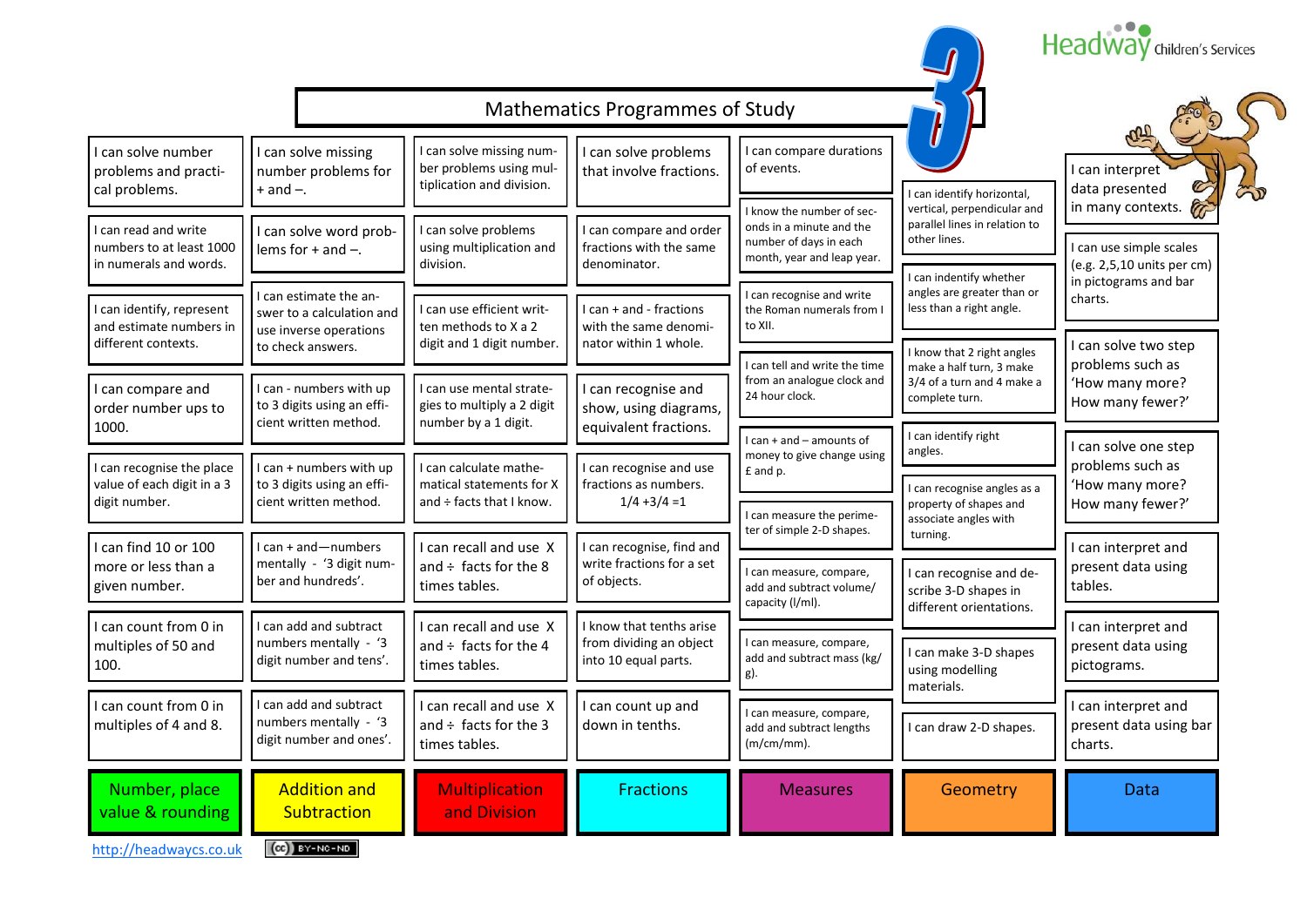|                                                                           |                                                                                |                                                                          |                                                                                                                                          |                                                                                                        |                                                                                                                                       | Headway children's Services                                                        |
|---------------------------------------------------------------------------|--------------------------------------------------------------------------------|--------------------------------------------------------------------------|------------------------------------------------------------------------------------------------------------------------------------------|--------------------------------------------------------------------------------------------------------|---------------------------------------------------------------------------------------------------------------------------------------|------------------------------------------------------------------------------------|
| I can read Roman<br>numerals to 100 (I to C)<br>and understand how the    | <b>Mathematics Programmes of Study</b>                                         |                                                                          |                                                                                                                                          |                                                                                                        |                                                                                                                                       |                                                                                    |
| numeral system<br>changed.                                                | I can solve mental calcu-                                                      | I can solve problems                                                     | I can solve simple measure<br>and money problems in-<br>volving fractions and deci-                                                      | I can solve problems                                                                                   | I can plot specified points                                                                                                           |                                                                                    |
| I can solve number and<br>practical problems using                        | lations with increasingly<br>large numbers.                                    | involving multiplying<br>and dividing.                                   | mals to two decimal places.<br>I can compare numbers                                                                                     | involving converting<br>from hours to minutes:                                                         | and draw sides to complete<br>a given polygon.                                                                                        | I use a range<br>of scales when                                                    |
| place value.                                                              | I can solve two-step<br>subtraction problems                                   | I can multiply three-digit<br>numbers by a one-digit                     | with the same number of<br>decimal places.                                                                                               | minutes to seconds;<br>years to months and<br>weeks to days.                                           | I can translate shapes.                                                                                                               | interpreting and<br>presenting data.                                               |
| I can round any number<br>to the nearest 10, 100 or<br>1000.              | deciding which opera-<br>tions and methods to<br>use and why.                  | number.<br>can multiply two-digit                                        | I can round decimals with 1<br>decimal place to the near-<br>est whole number.                                                           | I can read, write and<br>convert time between                                                          | I can describe position on a<br>2-D grid as co-ordinates in                                                                           | I can solve 'difference'<br>problems using information<br>presented in bar charts, |
| I can identify, represent                                                 | I can solve two-step<br>addition problems de-                                  | numbers by a one-digit<br>number.                                        | I can find the effect of $\div$ a<br>number by 10 and 100 and                                                                            | analogue and digital 12<br>and 24-hour clocks.                                                         | the first quadrant.<br>I can complete a simple                                                                                        | pictograms, tables and<br>simple line graphs.                                      |
| and estimate numbers.                                                     | ciding which operations<br>and methods to use and<br>why.                      | I can recognise and use<br>factor pairs in mental                        | identify the the value of the<br>digits in the answer.                                                                                   | I can estimate, compare<br>and calculate different                                                     | symmetric figure with re-<br>spect to a specific line of<br>symmetry.                                                                 | I can solve 'sum' prob-<br>lems using information                                  |
| I can order and compare<br>numbers beyond 1000.                           | I can use inverses to                                                          | calculations.                                                            | I can recognise and write<br>decimal equivalents to 1/4,<br>1/2, 3/4.                                                                    | measures, including<br>money in pounds and<br>pence.                                                   | I can identify lines of<br>symmetry in 2-D shapes                                                                                     | presented in bar charts,<br>pictograms, tables and<br>simple line graphs.          |
| I can recognise the place<br>value of each digit in a 4-<br>digit number. | check answers to<br>calculations.                                              | I can multiply to-<br>gether three<br>numbers.                           | I can recognise and write<br>decimal equivalents of any<br>number of 10ths or 100ths.                                                    | I can find the area of<br>rectilinear shapes by                                                        | presented in different<br>orientations.                                                                                               | I can solve 'comparison'<br>problems using informa-                                |
| I can count backwards                                                     | I can estimate to check<br>answers to calculations.                            | I can use place value,<br>known and derived facts                        | I can add and subtract<br>fractions with the same                                                                                        | counting.                                                                                              | I can compare and order<br>angles up to two right                                                                                     | tion presented in bar<br>charts, pictograms, ta-<br>bles and simple line           |
| through zero to include<br>negative numbers.                              | I can subtract numbers                                                         | to divide mentally.                                                      | denominator.<br>I can identify, name and                                                                                                 | I can measure and<br>calculate the perimeter<br>of a rectilinear figure                                | angles by size.<br>graphs.<br>I can identify acute and                                                                                |                                                                                    |
| I can find 100 more or<br>less than a given<br>number.                    | with up to 4 digits using<br>efficient written<br>methods.                     | can use place value,<br>known and derived facts<br>to multiply mentally. | write equivalent fractions<br>of a given fraction.                                                                                       | (including squares) in<br>centimetres and metres.                                                      | obtuse angles.                                                                                                                        | I can interpret and<br>present data using<br>line graphs.                          |
| I can count in multiples<br>of 6,7,9,25 and 1000.                         | I can add numbers with<br>up to 4 digits using effi-<br>cient written methods. | I can recall X and ÷ facts<br>for multiplication tables<br>up to 12X12.  | I can count up and down in<br>100ths and recognise that<br>100ths arise when dividing<br>an object by 100 and divid-<br>ing 10ths by 10. | I can convert between<br>different units of meas-<br>ure (e.g. Kilometre to<br>metre; hour to minute). | I can compare and classify<br>geometric shapes, including<br>quadrilaterals and triangles,<br>based on their properties<br>and sizes. | I can interpret and<br>present data using bar<br>charts.                           |
| Number, place<br>value & rounding                                         | <b>Addition and</b><br>Subtraction                                             | <b>Multiplication</b><br>and Division                                    | <b>Fractions and</b><br><b>Decimals</b>                                                                                                  | <b>Measures</b>                                                                                        | Geometry                                                                                                                              | <b>Data</b>                                                                        |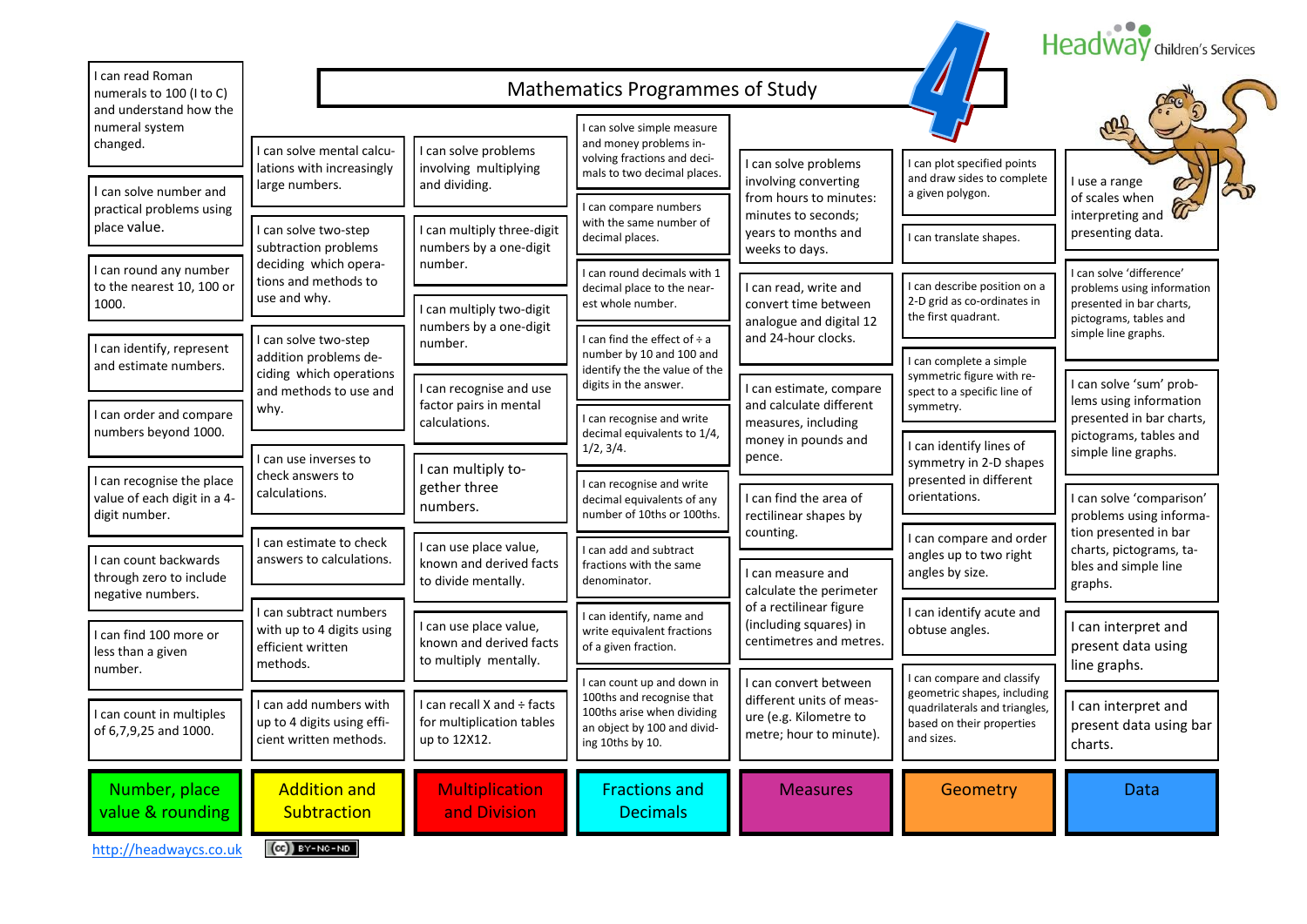|                                                                                |                                                                                                      |                                                                                     |                                                                                                                     |                                                                                                     |                                                                                          | Headway children's Services                                                |
|--------------------------------------------------------------------------------|------------------------------------------------------------------------------------------------------|-------------------------------------------------------------------------------------|---------------------------------------------------------------------------------------------------------------------|-----------------------------------------------------------------------------------------------------|------------------------------------------------------------------------------------------|----------------------------------------------------------------------------|
|                                                                                |                                                                                                      |                                                                                     | Mathematics Programmes of Study                                                                                     |                                                                                                     |                                                                                          |                                                                            |
| I can recognise years<br>written in Roman                                      | I can solve multi-step                                                                               | can solve problems including<br>scaling by simple fractions and                     | can write percentages as a<br>fraction.                                                                             | I can solve problems involv-<br>ing addition and subtrac-                                           | I can distin-<br>guish<br>between regular                                                |                                                                            |
| numerals.                                                                      | subtraction problems in<br>contexts, deciding which                                                  | simple rates.                                                                       | I can recognise the % symbol<br>and understand what it means.                                                       | tion of units of measures<br>using decimal notation.                                                | and irregular polygons.                                                                  |                                                                            |
| I can read Roman<br>numerals to 1000 (M).                                      | operations and methods<br>to use and why.                                                            | I can recognise an use<br>square numbers and cube<br>numbers.                       | I can solve number problems up<br>to 3 decimal places.                                                              | I can solve problems<br>involving converting                                                        | I can state and use the<br>properties of a rectangle to<br>deduce related facts.         |                                                                            |
| I can solve number<br>problems and practical<br>problems.                      | I can solve multi-step<br>addition problems in<br>contexts, deciding which<br>operations and methods | I can X and : whole num-<br>bers and those involving<br>decimals by 10, 100 & 1000. | I can read, write, order and<br>compare numbers with up to 3<br>decimal places.                                     | between units of time.<br>I can recognise and<br>estimate volume and                                | I can draw shapes using<br>given dimensions and<br>angles.                               | I can present<br>information using ICT.                                    |
| I can round any number<br>up to 1,000,000 to the                               | to use and why.<br>I can use rounding to                                                             | I can divide numbers up to<br>4 digits by a 1 digit number                          | I can round decimals with 2<br>decimal places to the nearest<br>whole number and to one<br>decimal place.           | capacity.<br>I can estimate the area of                                                             | I can compare different<br>angles.                                                       | I can read and interpret<br>information in tables<br>including timetables. |
| nearest 10, 100, 1000,<br>10,000 and 100, 000.                                 | check answers to<br>calculations.                                                                    | using an efficient written<br>method.                                               | I can recognise and use 1000ths                                                                                     | irregular shapes.                                                                                   | I can identify reflex angles.                                                            |                                                                            |
| I can use negative<br>numbers in context and                                   | I can subtract mentally                                                                              | I can X numbers up to 4<br>digits by a one or 2 digit                               | and relate them to 10ths,<br>100ths and decimal<br>equivalents.                                                     | I can calculate and compare<br>the area of squares and<br>rectangles.                               | I can identify angles at a<br>point and one whole turn.                                  | I can complete<br>information in tables<br>including timetables.           |
| can count forwards and<br>backwards with positive<br>and negative numbers      | using increasingly large<br>numbers.                                                                 | number.<br>I can establish whether a num-                                           | I can read and write decimal<br>numbers as fractions.                                                               | I can measure and calculate                                                                         | I can identify angles at a<br>point on a straight line and<br>$1/2$ a turn.              | I can solve 'difference'                                                   |
| through 0.<br>I can count forwards or                                          | can add mentally using<br>increasingly large                                                         | ber up to 100 is prime<br>and recall prime numbers up to<br>19.                     | I can multiply proper fractions<br>and mixed numbers by whole<br>numbers, supported by materi-<br>als and diagrams. | the perimeter of composite<br>rectilinear shapes in<br>centimetres and metres.                      | I can identify multiples of<br>90 degrees.                                               | problems using<br>information presented<br>in line graphs.                 |
| backwards in steps of<br>powers of 10 for any given<br>Number up to 1,000,000. | numbers.<br>I can subtract numbers                                                                   | I know and use the<br>vocabulary of prime<br>numbers, prime factors and             | I can + and - fractions with the<br>same denominator and related                                                    | I understand and use basic<br>equivalences between<br>metric and common                             | I can draw a given angle,<br>writing its size in degrees.                                | I can solve 'sum' prob-<br>lems using information                          |
| I know what each digit<br>represents in numbers to                             | with more than 4 digits<br>using efficient written<br>methods.                                       | composite (non-prime)<br>numbers.                                                   | fractions.<br>I can recognise mixed numbers<br>and improper fractions and                                           | imperial units.                                                                                     | I know angles are measured<br>in degrees and can estimate                                | presented in line graphs.                                                  |
| 1,000,000.                                                                     |                                                                                                      | I can solve problems using<br>multiplication and division.                          | convert from one form to<br>another.                                                                                | I can convert between<br>different units of measure<br>(e.g. Kilometre to metre;                    | and measure them.                                                                        | I can solve 'comparison'                                                   |
| I can read, write, order and<br>compare numbers to at<br>least 1,000,000.      | I can add numbers with<br>more than 4 digits using<br>efficient written<br>methods.                  | I can identify multiples and<br>factors, including finding all<br>factor pairs.     | I can compare and order frac-<br>tions whose denominators are<br>all multiples of the same<br>number.               | metre and centimetre:<br>centimetre and millimetre;<br>kilogram and gram; litre<br>and millilitre). | I can identify 3-D shapes,<br>including cubes and<br>cuboids, from 2-D<br>presentations. | problems using<br>information presented<br>in line graphs.                 |
| Number, place<br>value & rounding                                              | <b>Addition and</b><br>Subtraction                                                                   | <b>Multiplication</b><br>and Division                                               | <b>Fractions and</b><br><b>Decimals</b>                                                                             | <b>Measures</b>                                                                                     | Geometry                                                                                 | <b>Data</b>                                                                |
| http://headwaycs.co.uk                                                         | $(Cc)$ BY-NC-ND                                                                                      |                                                                                     |                                                                                                                     |                                                                                                     |                                                                                          |                                                                            |